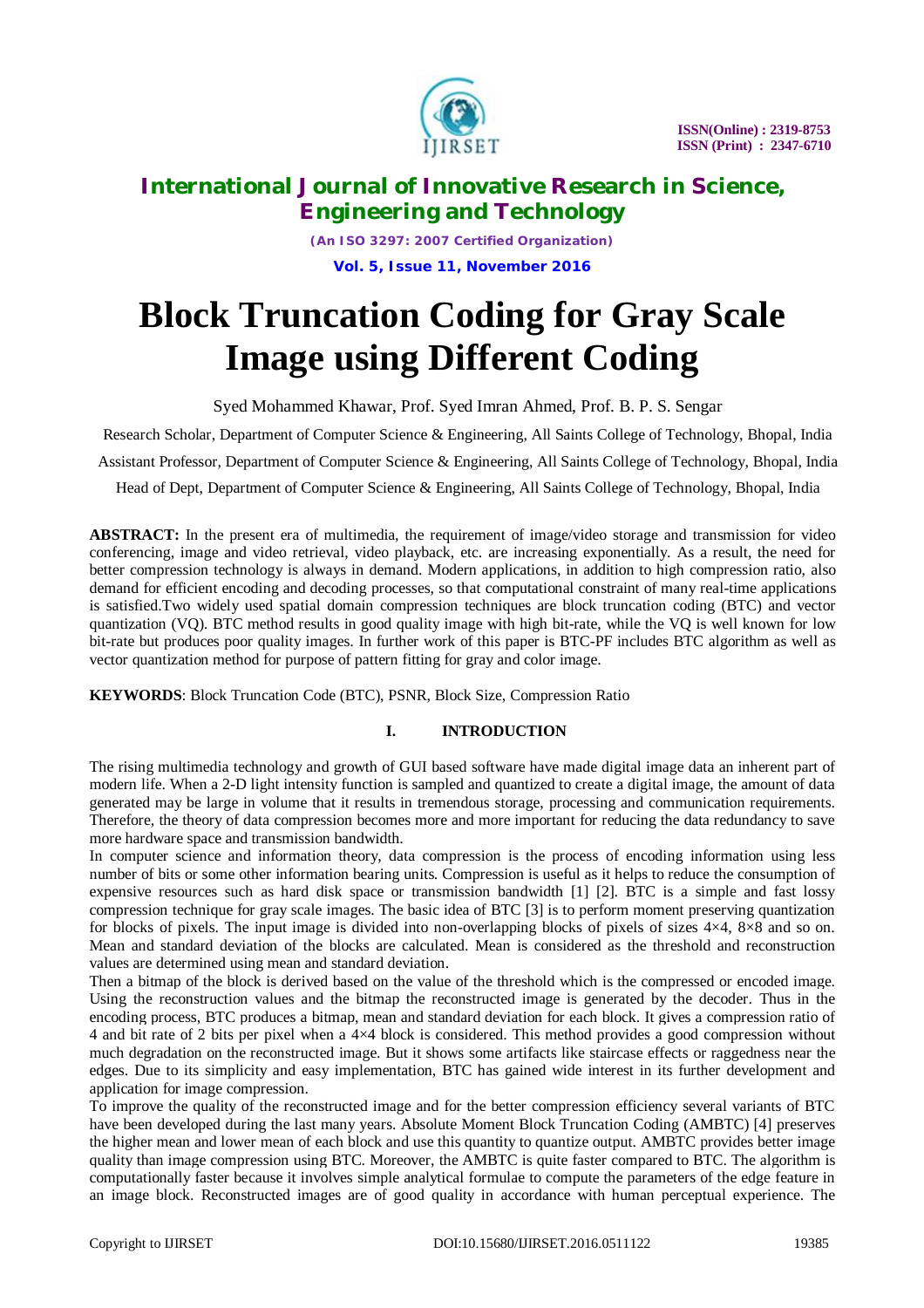

*(An ISO 3297: 2007 Certified Organization)*

**Vol. 5, Issue 11, November 2016**

algorithm represents the image in terms of its binary edge map, mean information, and the intensity information on both sides of the edges.

#### **II. LITERATURE SURVEY**

Jing-Ming Guo et al. [1], Block truncation committal to writing (BTC) has been thought of extremely economical compression technique for many years. Moreover, this method can provide excellent processing efficiency by exploiting the nature parallelism advantage of the dot diffusion, and excellent image quality can also be offered through co-optimizing the class matrix and diffused matrix of the dot diffusion. According to the experimental results, the proposed DDBTC is superior to the former error-diffused BTC in terms of various objective image quality assessment methods as well as processing efficiency.

A modified Block Truncation Coding using max-min quantizer (MBTC) is proposed in this paper to overcome the above mentioned drawbacks. In the conventional BTC, quantization is done based on the mean and standard deviation of the pixel values in each block. In the proposed method, instead of using the mean and standard deviation, an average value of the maximum, minimum and mean of the blocks of pixels is taken as the threshold for quantization.

Jayamol Mathews et al. [2], with the emerging multimedia technology, image data has been generated at high volume. It is thus important to reduce the image file sizes for storage and effective communication. Block Truncation Coding (BTC) is a lossy image compression technique which uses moment preserving quantization method for compressing digital gray level images. Even though this method retains the visual quality of the reconstructed image with good compression ratio, it shows some artifacts like staircase effect, raggedness, etc. near the edges. A set of advanced BTC variants reported in literature were studied and it was found that though the compression efficiency is good, the quality of the image has to be improved. A modified Block Truncation Coding using max-min quantizer (MBTC) is proposed in this paper to overcome the above mentioned drawbacks. In the conventional BTC, quantization is done based on the mean and standard deviation of the pixel values in each block. In the proposed method, instead of using the mean and standard deviation, an average value of the maximum, minimum and mean of the blocks of pixels is taken as the threshold for quantization. Experimental analysis shows an improvement in the visual quality of the reconstructed image by reducing the mean square error between the original and the reconstructed image. Since this method involves less number of simple computations, the time taken by this algorithm is also very less when compared with BTC.

Seddeq E. Ghrare et al. [3], with the continuing growth of modern communication technologies, demand for image data compression is increasing rapidly. Techniques for achieving data compression can be divided into two basic approaches: spatial coding and Transform coding. This research paper presents a proposed method for the compression of digital images using hybrid compression method based on Block Truncation Coding (BTC) and Walsh Hadamard Transform (WHT). The objective of this hybrid approach is to achieve higher compression ratio by applying BTC and WHT. Several grayscale test images are used to evaluate the coding efficency and performance of the hybrid method and compared with the BTC and WHT respectively. It is generally shown that the proposed method gives better results. Ki-Won Oh et al. [4], this paper presents a parallel implementation of hybrid vector quantizer-based block truncation coding using Open Computing Language (OpenCL). Processing dependency in the conventional algorithm is removed by partitioning the input image and modifying neighboring reference pixel configuration. Experimental results show that the parallel implementation drastically reduce processing time by  $6~7$  times with significant visual quality improvement.

### **III. MATERIAL AND METHODS**

#### BTC-VQ Method

The encoding method of VQ is time consuming, whereas its decoding method uses table look-up method and is very fast. This method results in higher compression ratio, though quality of the reconstructed image is usually not as good as BTC. BTC is a simple and fast method, which enables high quality reconstruction but bit-rate is also high. Comparatively, the encoder of BTC is faster than that of VQ, while its decoder is little slower. A compromise between these two methods gives a fast decoder, maintains good quality for reconstructed image with moderate bit-rate.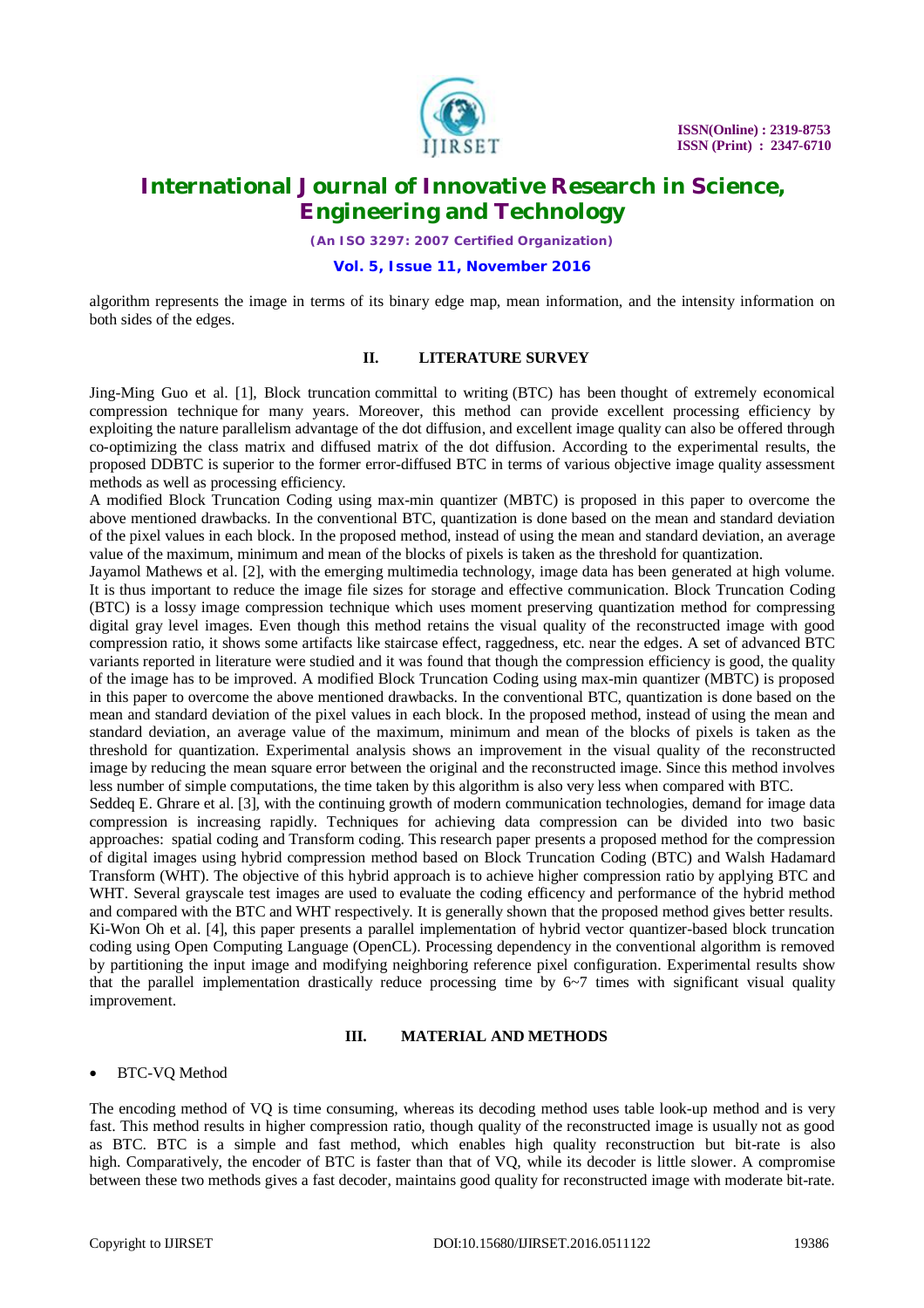

*(An ISO 3297: 2007 Certified Organization)*

#### **Vol. 5, Issue 11, November 2016**

Again, this hybrid method can also be used in image feature extraction. That means the compressed data due to this method can directly be used to compute image features like, edge [5-6], and so on.

The method of selection of the best fit pattern for an image block B of size  $n \times n$  is as follows. For an image block B, let the pixels coordinates are  $x_1, x_2, \ldots, x_{n_2}$  and the corresponding pixel intensities are  $f(x_i)$ . Available patterns are, say,  $P_1, P_2$ .............,,  $P_M$  of size  $n \times n$  and the levels present in a pattern are represented by *t* where  $1 \le t \le Q$ . Thus, any pattern is represented as

$$
km_1 = k'(A - d) + (k - k')(A + d)
$$
 (1)

$$
km_2 = k'(A-d)^2 + (k-k')(A+d)^2 \quad (2)
$$

Solving for A and d we get

$$
A = m_1 + \frac{\sigma(2k' - k)}{2\sqrt{k'(k - k')}}
$$
 (3)

$$
d = m_1 + \frac{\sigma k}{2\sqrt{k'(k - k')}}
$$
 (4)

Hence, intensity  $\hat{f}(x_i)$  of the pixels of the corresponding block in the reconstructed image is given by

$$
\hat{f}(x_i) = \begin{cases} A + d & \text{if } x_i \in C_1 \\ A - d & \text{if } x_i \in C_1 \end{cases}
$$
\n(5)

It is clear that  $a = A - d$  and  $b = A + d$ , where a and b are the quantization levels for partition.

#### **IV. EXPERIMENTAL ANALYSIS**

Performance of the MBTC and BTC-VF has been evaluated for a set of standard test images, viz., 'lena256', 'cameraman', and 'lena512'. The first two images are of size 256×256 and other image is of size 512×512. MBTC and BTC-PF is compared with conventional BTC. Table I shows the comparative performance results of BTC, MBTC and BTC-VF. The performance is measured based on three parameters PSNR and CR. From Table I, it is seen that performance of the method MBTC and BTC-VF is better than BTC algorithm on the basis of the two performance measures. For all the test images with  $4\times4$ ,  $8\times8$  and  $16\times16$  blocks, though the compression ratio is same as that of BTC, PSNR and values are high when compared with BTC. It shows an enhancement in the visual quality of the reconstructed image.

In certain images where the edges are not very distinct because of the inherent blurriness of the pixel values due to the nature of the images, the edge positions may or may not be accurate.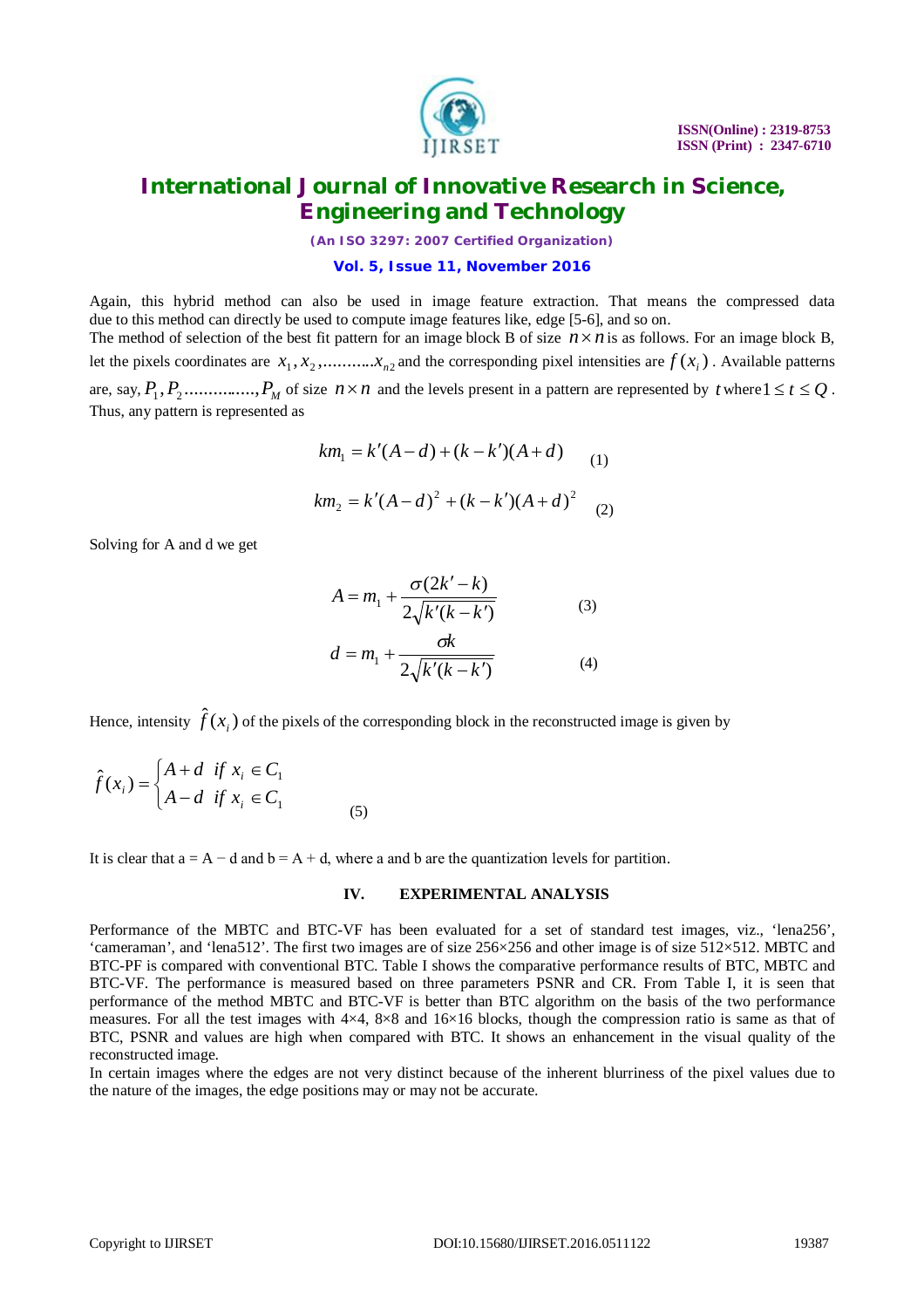

*(An ISO 3297: 2007 Certified Organization)* **Vol. 5, Issue 11, November 2016**

## TABLE I: COMPARATIVE PERFORMANCE RESULTS OF BTC, MBTC AND BTC-VQ ALGORITHMS

| Image                 | Method      | <b>Block Size 4</b> |                | <b>Block Size 8</b> |           | Block Size 16 |           |
|-----------------------|-------------|---------------------|----------------|---------------------|-----------|---------------|-----------|
|                       |             | <b>PSNR</b>         | <b>CR</b>      | <b>PSNR</b>         | <b>CR</b> | <b>PSNR</b>   | <b>CR</b> |
| Lena $(256\times256)$ | BTC         | 26.1870             | $\overline{4}$ | 23.2611             | 6.4       | 21.2497       | 7.5294    |
|                       | <b>MBTC</b> | 31.0293             | $\overline{4}$ | 28.0011             | 6.4       | 25.7397       | 7.5294    |
|                       | BTC-VQ      | 32.1578             | $\overline{4}$ | 31.2568             | 6.4       | 27.2653       | 7.5294    |
| cameraman             | <b>BTC</b>  | 24.2787             | $\overline{4}$ | 22.0288             | 6.4       | 20.608        | 7.5294    |
| $(256\times256)$      |             |                     |                |                     |           |               |           |
|                       | <b>MBTC</b> | 29.7992             | $\overline{4}$ | 27.5040             | 6.4       | 25.3539       | 7.5294    |
|                       | BTC-VQ      | 30.5689             | $\overline{4}$ | 28.2531             | 6.4       | 26.1245       | 7.5294    |
| Lena $(512\times512)$ | BTC         | 29.0602             | $\overline{4}$ | 25.7395             | 6.4       | 23.1014       | 7.5294    |
|                       | <b>MBTC</b> | 33.6711             | $\overline{4}$ | 30.4800             | 6.4       | 27.8683       | 7.5294    |
|                       | BTC-VQ      | 35.2517             | $\overline{4}$ | 35.6012             | 6.4       | 33.2578       | 7.5294    |



Figure 1: Original Image, Reconstructed images (4×4 block)



Figure 2: Reconstructed images (8×8 block), reconstructed images (16×16 block)

## **V. CONCLUSION**

The objective of this paper is to develop an image compression method for which the decoder would be very efficient. Such method is suitable in situations where image or image is compressed once but decoded frequently. It is clear that the decoding time due to spatial domain based compression is much less than that of the sub-band compression techniques. Two widely used spatial domain compression techniques are block truncation coding (BTC) and vector quantization (VQ). BTC method results in good quality image with high bit-rate, while the VQ is well known for low